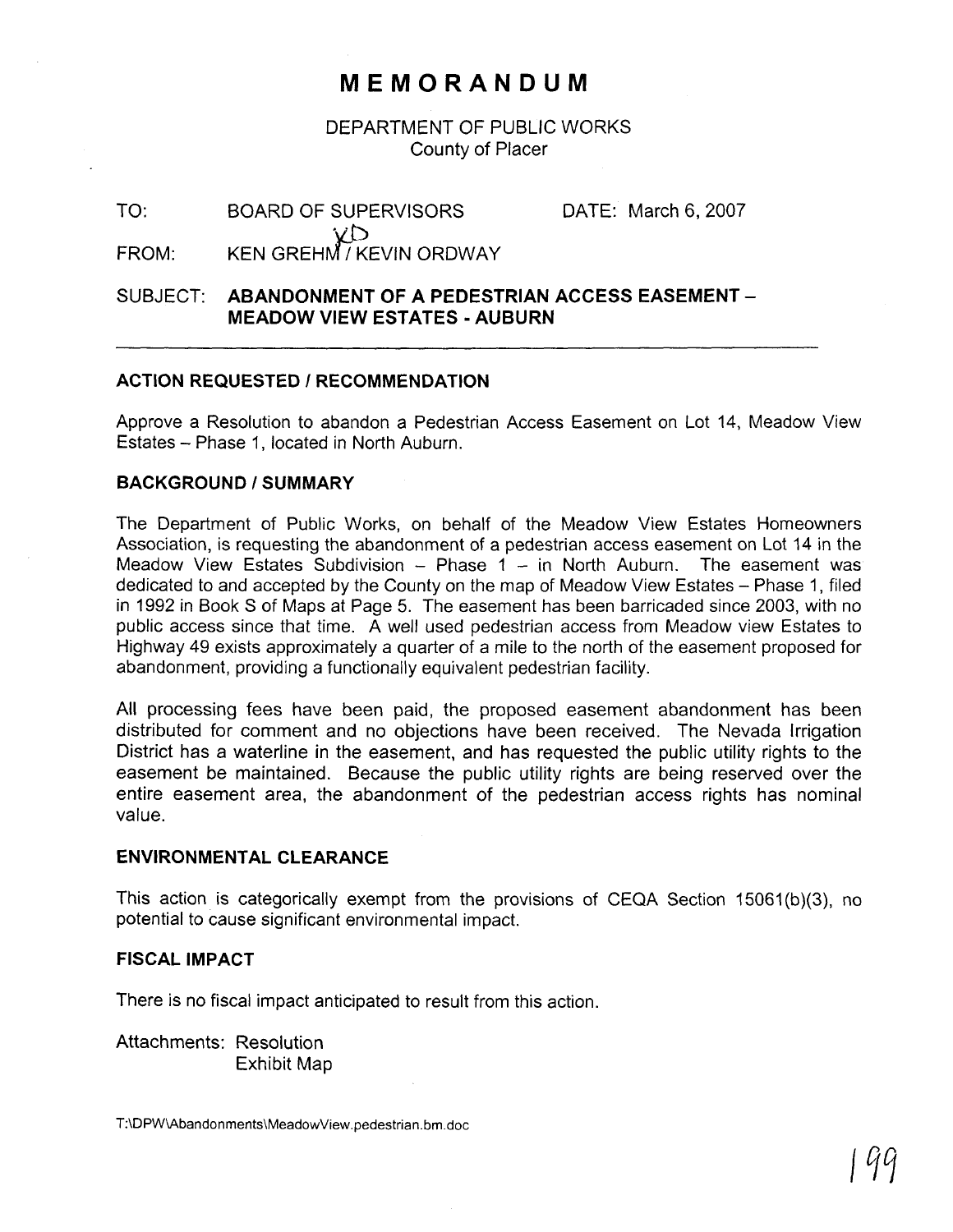# Before the Board of Supervisors County of Placer, State of California

In the matter of: A RESOLUTION ABANDONING A PEDESTRIAN ACCESS EASEMENT ON LOT 14 - MEADOW VIEW ESTATES - PHASE 1. ord. NO: ........................................

| <b>Card Mar</b> |  |
|-----------------|--|

The following RESOLUTION was duly passed by the Board of Supervisors

of the County of Placer at a regular meeting held **<sup>9</sup>**

by the following vote on roll call:

Ayes:

Noes:

Absent:

Signed and approved by me after its passage.

Attest: Clerk of said Board Chairman, Board of Supervisors

WHEREAS, a Pedestrian Access Easement and Public Utility Easement on Lot 14 were dedicated to and accepted by Placer County on the map of Meadow View Estates - Phase 1 - and recorded in Book S of Maps at Page 5; and

WHEREAS, it has been determined that the Pedestrian Access Easement on Lot 14, as shown on the attached Exhibit "A" is no longer necessary for present or prospective public use; and

WHEREAS, summary vacation of the Pedestrian Access Easement is permissible pursuant to Chapter 4 of Part 3, Division 9 of the Streets and Highways Code, commencing with Section 8330.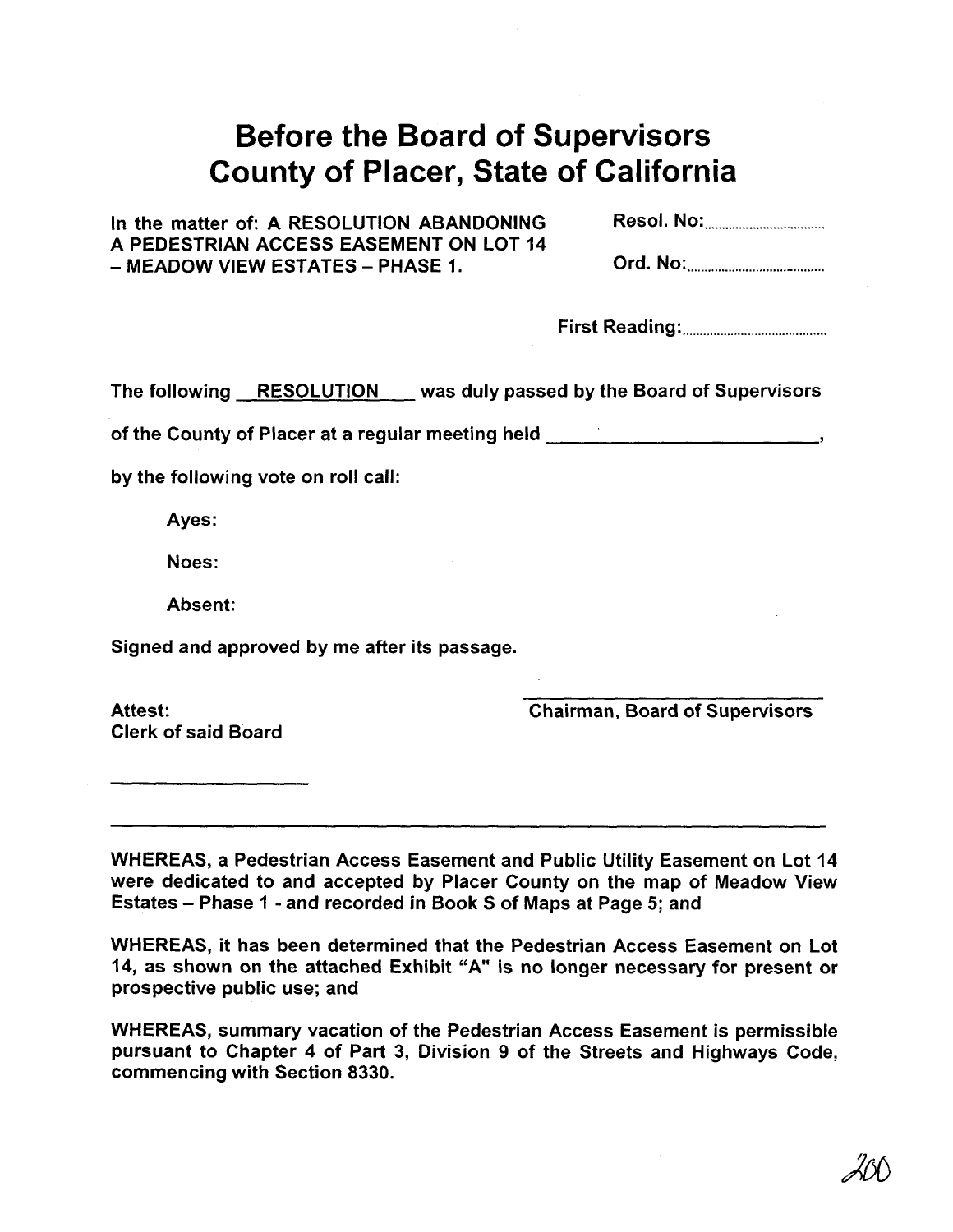Resolution No.

Abandonment of a Pedestrian Access Easement - Meadow View Estates - Phase **1.** 

NOW, THEREFORE, BE IT RESOLVED by the Board of Supervisors of Placer County that from and after the date this Resolution is recorded, the Pedestrian Access Easement, as shown on the attached Exhibit "A", shall be vacated and abandoned, and shall thereafter not constitute a Pedestrian Access Easement; excepting therefrom the Public Utility Easement within the same easement area; and;

BE IT FURTHER RESOLVED by the Board of Supervisors of Placer County that the above-described easement, as shown on the attached Exhibit, is not useful as a nonmotorized transportation facility because there is a nearby, alternative pedestrian access.

T:\DPW\Abandonments\MeadowView.pedestrian.res.doc